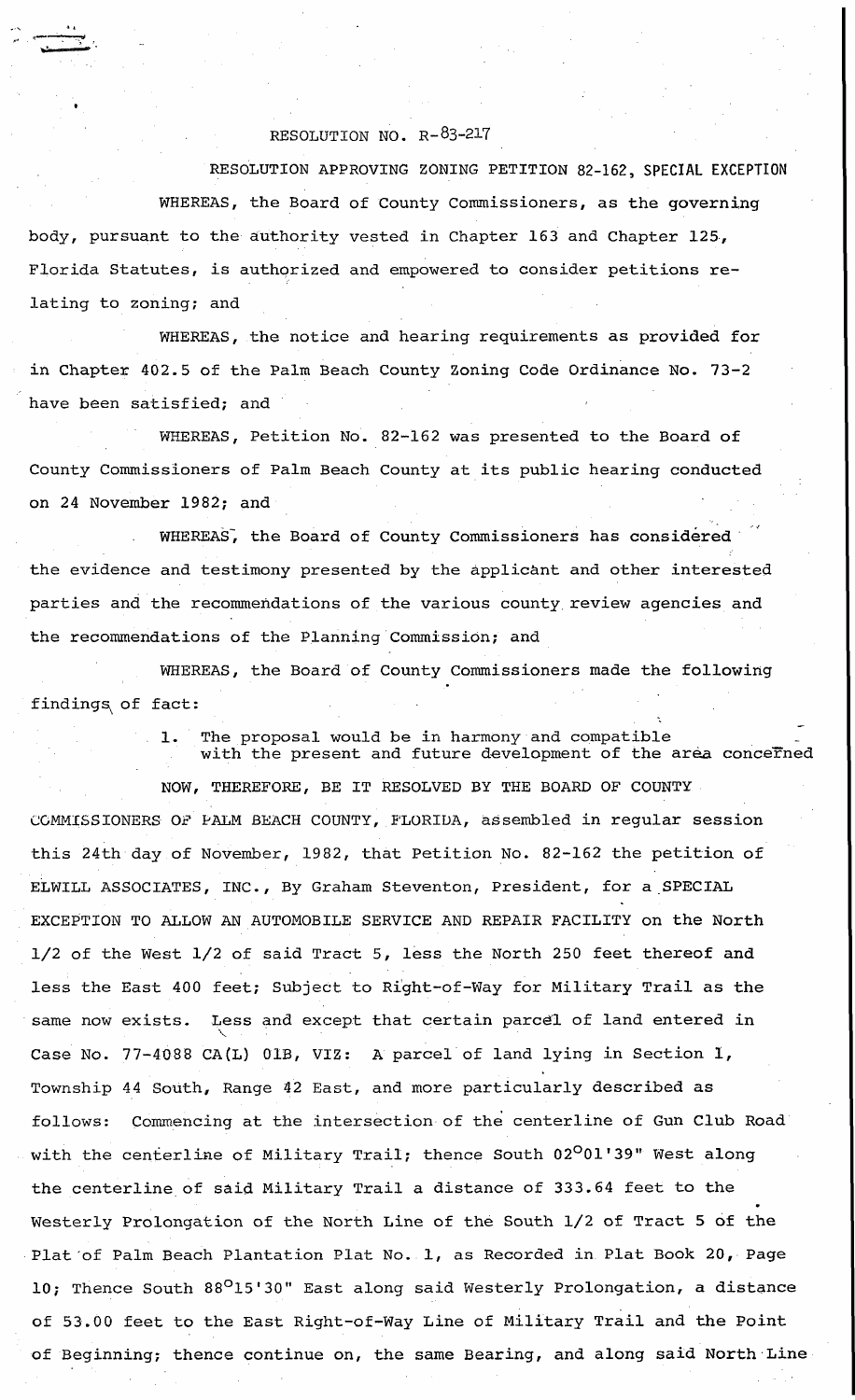a distance of 25 feet; thence North  $02^001'39''$  East a distance of 15 feet; thence North 88°15'30" West a distance of 25 feet to said East Right-of-Way Line of Military Trail thence South 02 $^\mathrm{O}$ 01'39" West along said Right-of-Way Line a distance of 15 feet to the Point of Beginning; Subject to a temporary Easement for construction purposes 10 feet in width lying in Section 1, Township 44 South, Range 42 East, more particularly described as follows: A strip of land 10 feet in width lying 5 feet on each side of the following described centerline: Commencing at the intersection of the centerline of Gun Club Road with the centerline of Military Trail, thence South 02001'39" West along said centerline of Military Trail, a distance of 313.64 feet to the Westerly Prolongation of a Line 25\* feet North of and parallel with the North Line of the South 1/2 of Tract 5 of the Palm Beach Plantation Plat No. 1 (Model Land Company), Recorded in Plat Book 20, Page 10; Thence South 88<sup>0</sup>15'30" East along said Westerly Prolongation, a distance of 53.00 feet to the East Right-of-Way Line of Military Trail and the Point Of Beginning; thence continue on the same Bearing along said parallel line a distance of 30 feet; thence South 02001'39" West a distance of 20 feet to said North Line and the End of this description. \*Typographical error as supplied, should be 20 feet. Said property located on the East side of Military Trail (S.R. 809), approximately 200 feet South of Gun Club Road in a CG-General Commercial District, was approved as advertised subject to the following conditions:

/ /

- 1. The Developer shall pay One Thousand Nine Hundred and Twenty-Five (\$1,925.00) Dollars at the time of issuance of building permits as payment toward meeting the cost of this project's direct and identifiable traffic impact.
- 2- The Petitioner shall provide for required preservation areas of significant existing vegetation in the proposed site design prior to final site plan certification.

3. The proposed site plan shall be amended to include the requirement of a six  $(6')$  foot high opaque fence along the subject property's east property line prior to final site plan certification.

4. No autobody, outdoor repair, or open storage activities shall be allowed on the subject premises.

5. Hours of operation shall be lim\_ited to the period between 7:30 a.m. and 9:00 p.m.

•